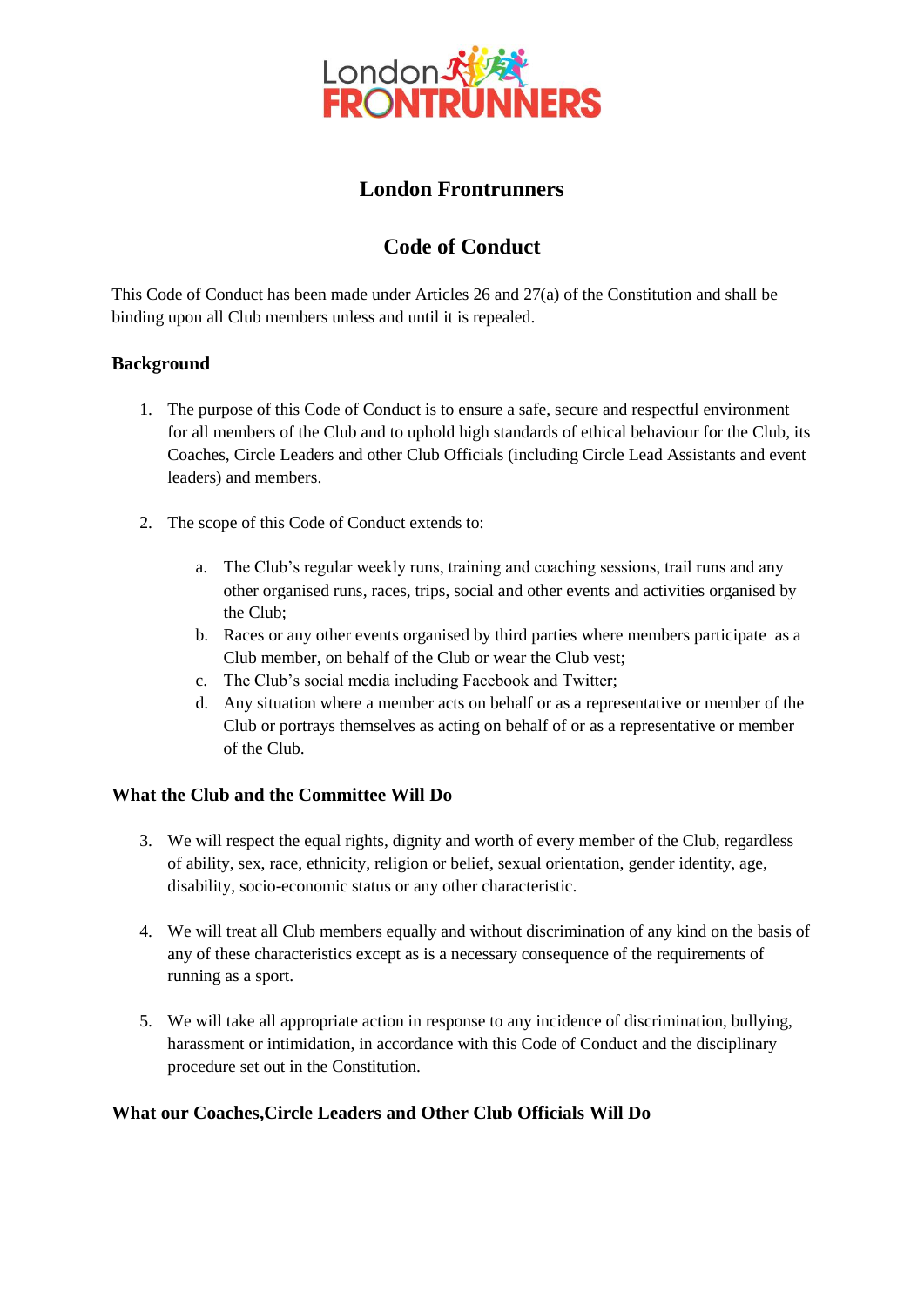

- 6. Club Officials will treat all runners equally and without discrimination of any kind on the basis of ability, sex, race, ethnicity, religion or belief, sexual orientation, gender identity, age, disability, socio-economic status or any other characteristic.
- 7. Club Officials will act with dignity and display courtesy and good manners towards others.
- 8. Club Officials will not exert undue pressure on athletes or participants, beyond reasonable encouragement.
- 9. Club Officials will challenge violent or abusive behaviour or language by others when they observe it or it is reported to them and report such behaviour or language to the Club Committee.
- 10. Club Officialswill ensure that they are properly qualified for activities that they lead and update their licence and education as and when required by UK Athletics and England Athletics or any other applicable regulatory body.
- 11. Club Officials will turn up in good time for each training session, activity or event and/or assure that there is adequate cover for each session provided, or adequate notice of cancellation.
- 12. Club Officials will, in advance, set out the content and purpose of a particular training session or Club activity or event, and lead sessions, activities and events to the best of their abilities.

#### **What our Members Will Do**

- 13. Club members shall respect the rights, dignity and worth of every other Club member.
- 14. Club members shall respect the Club's zero-tolerance approach to bullying, harassment and intimidation of other Club members based on their ability, sex, race, ethnicity, religion or belief, sexual orientation, gender identity, age, disability, socio-economic status or for any other reason.
- 15. Club members shall avoid inappropriate behaviour. Inappropriate behaviour includes abusive language directed towards members of the Club, members of other clubs, other runners, officials and members of the public they encounter; behaviour that is dangerous to the person or others; acts of violence, physical, emotional or sexual abuse; possessing or taking illegal or banned substances; and, where it is not already covered in this list, breaking the law.
- 16. Club members shall not act in such a way as to bring the Club into disrepute, harm the Club's interests, or put the Club's reputation or interests at risk.
- 17. Club members shall anticipate and be responsible for their own needs, including being organised, having the appropriate kit and equipment, and being on time for runs, training and coaching sessions, and races.